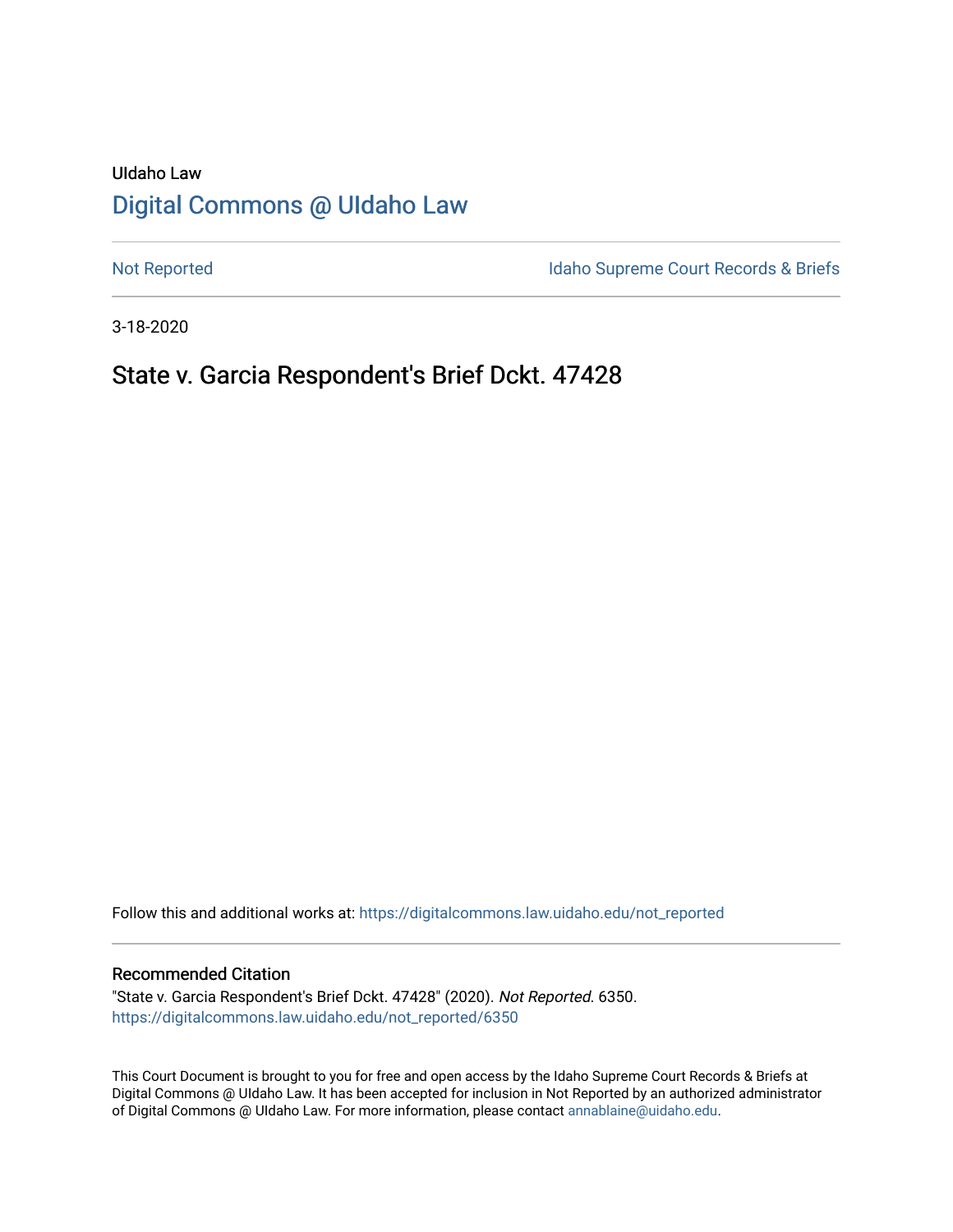Electronically Filed 3/18/2020 4:02 PM Idaho Supreme Court Karel Lehrman, Clerk of the Court By: Melanie Gagnepain, Deputy Clerk

LAWRENCE G. WASDEN Attorney General State of Idaho

COLLEEN D. ZAHN Deputy Attorney General Chief, Criminal Law Division

KENNETH K. JORGENSEN Deputy Attorney General P.O. Box 83720 Boise, Idaho 83720-0010 (208) 334-4534 Email: ecf@ag.idaho.gov

# IN THE SUPREME COURT OF THE STATE OF IDAHO

) ) ) ) ) ) ) ) ) )

| STATE OF IDAHO,         |
|-------------------------|
| Plaintiff-Respondent,   |
| V.                      |
| MANUEL JOHN GARCIA, JR, |
| Defendant-Appellant.    |

NO. 47428-2019

Cassia County Case No. CR42-17-1855

RESPONDENT'S BRIEF

Has Manuel John Garcia, Jr failed to show that the district court abused its discretion when it imposed consecutive, unified sentences of seven years, with two years determinate for felony possession of a controlled substance, and three years, with one year determinate for possession and/or introduction of certain articles into correctional facilities?

# ARGUMENT

# Garcia Has Failed To Show That The District Court Abused Its Discretion

# A. Introduction

An officer observed a vehicle with an expired temporary registration tag and conducted a

traffic stop. (PSI, p.4 (page citations to electronic file named "Supreme Court No. 47428-2019

Garcia Jr. Confidential Exhibits.pdf").) The officer approached Manuel John Garcia in the vehicle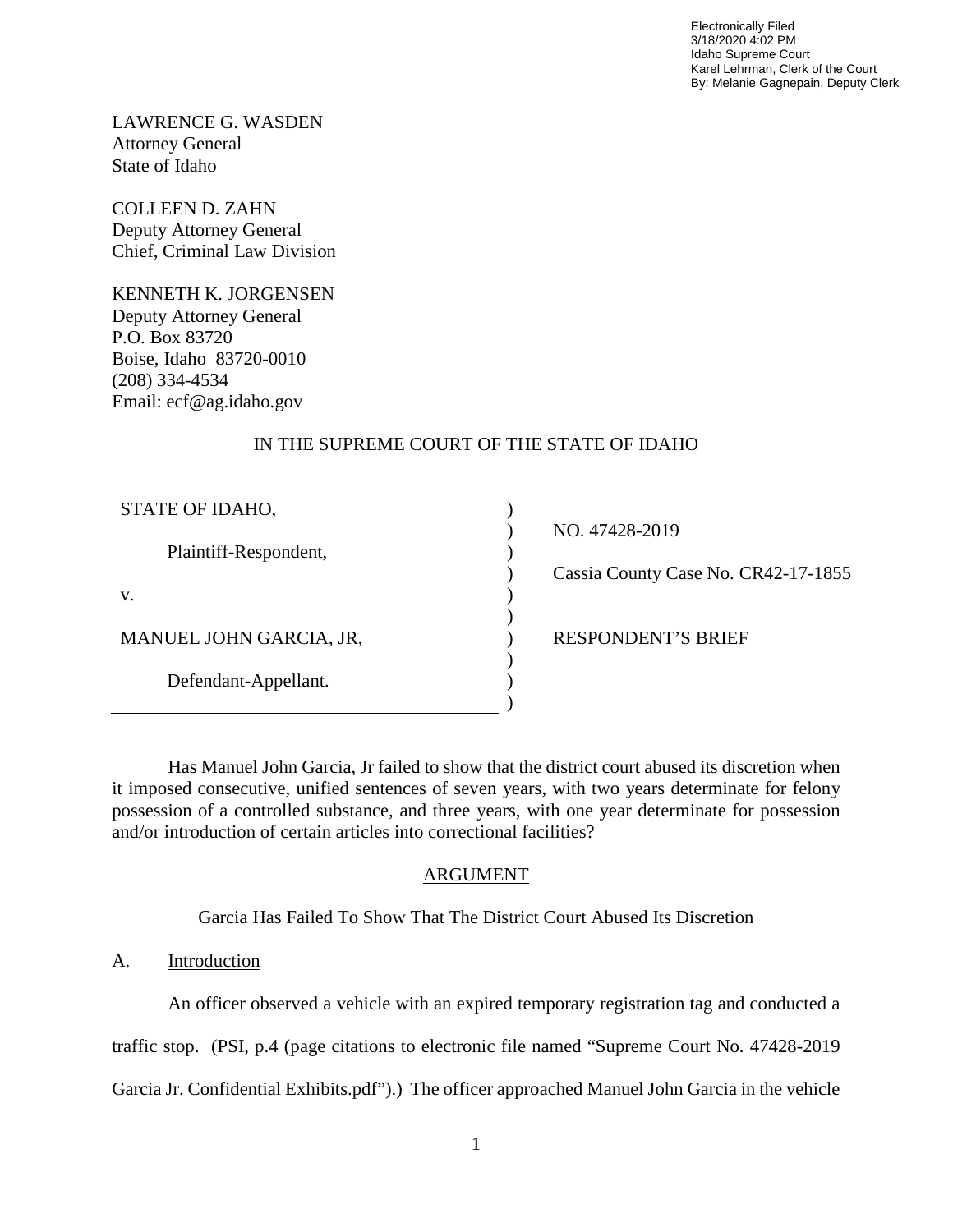and smelled the odor of marijuana coming from the vehicle. (PSI, p.4.) The officer asked Garcia about his marijuana use and Garcia stated he had used on his lunch break, but that there was nothing else in the car. (PSI, p.4.) Garcia appeared nervous and fidgety while officers spoke to him, so they asked him again if there was anything illegal in the vehicle and Garcia gave them a blue, vape-like butane pipe. (PSI, p.4.) Officers searched the vehicle and located a jar of a green leafy substance. (PSI, p.4.) Officers arrested Garcia for possession of marijuana, and transported him to the jail. (PSI, p.4.) While en route to the jail, Garcia received a phone call from Colby Cook, who was recently arrested for possession of methamphetamine. (PSI, p.4.) At the jail, authorities began conducting a pat down search and Garcia collapsed, holding his stomach area saying he had a hernia and needed to urinate. (PSI, p.4.) Authorities watched Garcia as he used the restroom and observed him remove a plastic baggie from inside the crotch of his pants. (PSI, pp.4-5.) Garcia informed authorities that the white, crystal substance inside the baggie was methamphetamine. (PSI, p.5.) The white, crystal substance tested positive for methamphetamine, and the green leafy substance was marijuana. (PSI, p.5.)

The state charged Garcia with felony possession of a controlled substance and felony possession and/or introduction of certain articles into correctional facilities, with a persistent violator enhancement. (R., pp.10-11, 53-57.) Garcia pleaded guilty to the felony counts and the state agreed to dismiss the persistent violator enhancement. (R., pp.74, 77-78, 87.) The district court accepted his plea and imposed consecutive sentences of seven years, with two years determinate for possession of a controlled substance, and three years, with one year determinate for possession and/or introduction of certain articles into correctional facilities. (R., pp.92-98.) The district court re-entered the judgement of conviction pursuant to an order in a post-conviction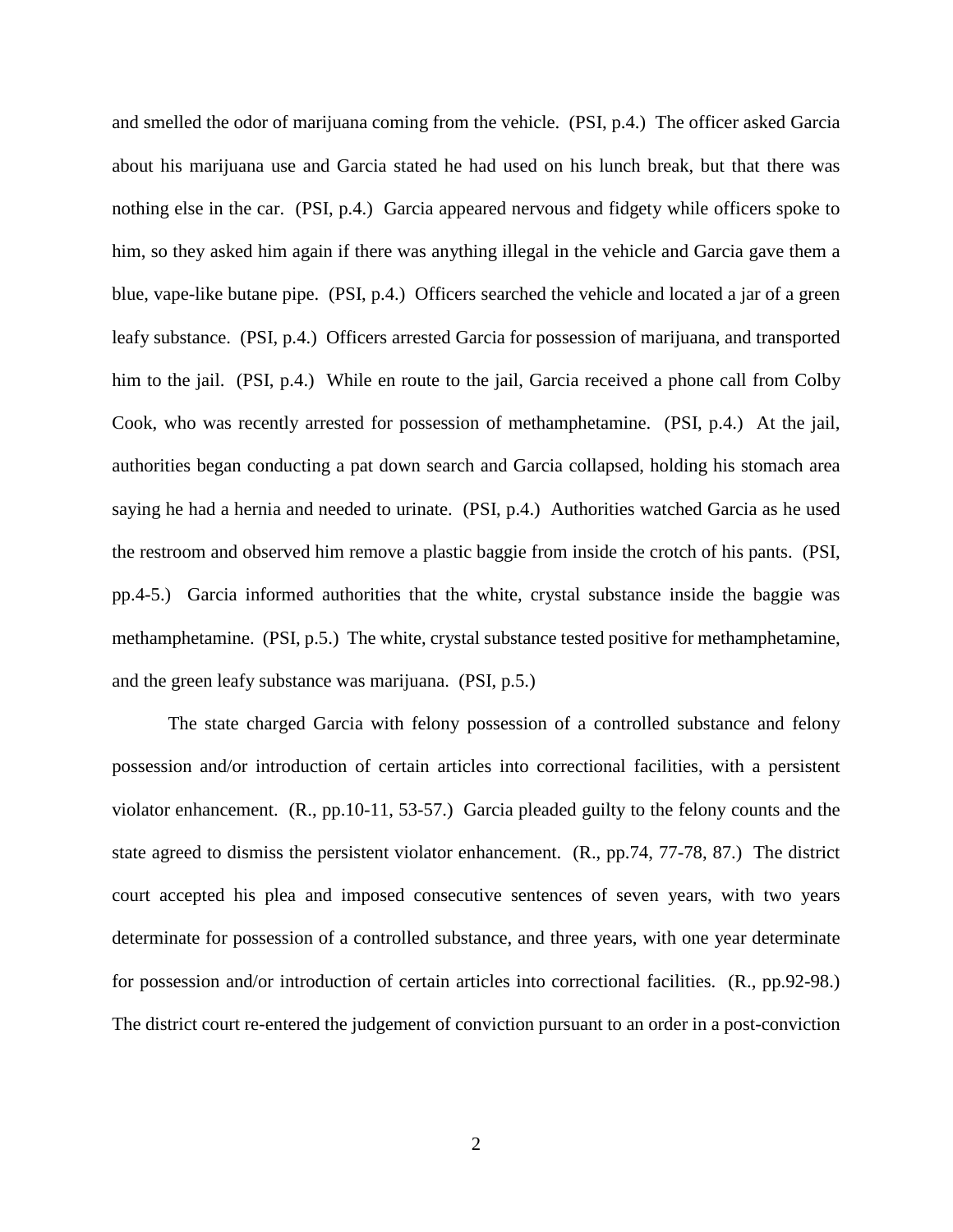relief case. (R., pp.106-112.) Garcia then filed a timely notice of appeal from the new judgement of conviction. (R., pp.116-117.)

On appeal, Garcia argues that "the district court abused its discretion by imposing excessive sentences." (Appellant's brief, p.1.) Garcia has failed to show that the district court abused its discretion by imposing consecutive sentences of seven years, with two years determinate for possession of a controlled substance, and three years, with one year determinate for possession and/or introduction of certain articles into correctional facilities.

### B. Standard Of Review

"Appellate review of a sentence is based on an abuse of discretion standard. Where a sentence is not illegal, the appellant has the burden to show that it is unreasonable and, thus, a clear abuse of discretion." State v. Schiermeier, 165 Idaho 447, \_\_\_, 447 P.3d 895, 899 (2019) (internal quotations and citations omitted). A sentence of confinement is reasonable if it appears at the time of sentencing that confinement is necessary to accomplish the primary objective of protecting society and to achieve any or all of the related goals of deterrence, rehabilitation, or retribution applicable to a given case.  $\underline{Id}$  at  $\underline{\hspace{1cm}}$ , 447 P.3d at 902. "A sentence fixed within the limits prescribed by the statute will ordinarily not be considered an abuse of discretion." Id. (internal quotations omitted). "In deference to the trial judge, this Court will not substitute its view of a reasonable sentence where reasonable minds might differ." State v. Matthews, 164 Idaho 605, 608, 434 P.3d 209, 212 (2019) (citation omitted).

#### C. Garcia Has Shown No Abuse Of The District Court's Discretion

The sentences imposed are within the statutory limits of I.C. § 18-2510(3) and 37-  $2732(c)(1)$ . The district court "objectively" considered the "nature of [Garcia's] history as an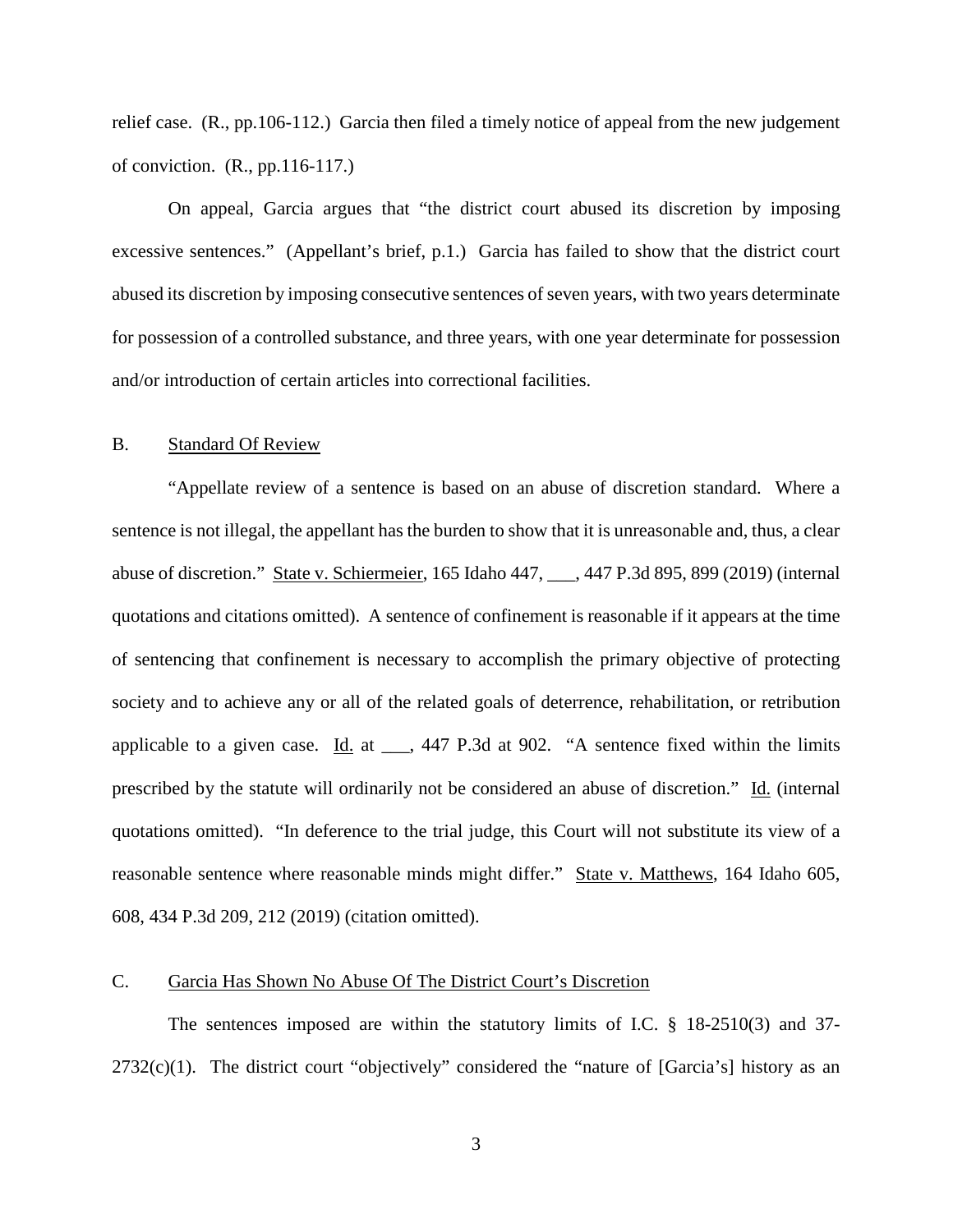individual, and the nature of the crime, coupled then with the other factors . . . under 19-2521 of the Idaho code." (Tr., p.30, Ls.17-22.) The district court credited Garcia for staying "clean on court compliance from meth," but noted a "new crime with a gun . . . over in Minidoka county that [he is] now facing a felony with a gun charge over there while pending this case." (Tr., p.31, Ls.6- 12.) The district court determined that probation, or retained jurisdiction, are "not an appropriate choice." (Tr., p.31, Ls.13-15.) The district court stated "the good order and protection of society . . . weighs heavily in favor of an imposition sentence." (Tr., p.31, Ls.19-23.)

Garcia contends that "the district court failed to exercise reason when it imposed a sentence without adequately considering mitigating factors including Mr. Garcia's desire for treatment." (Appellant's brief, p.3.) Garcia's argument does not show an abuse of discretion. Garcia's extensive criminal history shows his inability to successfully apply court ordered treatment. Prior to the instant offenses, Garcia had been charged six times with possession of a controlled substance, and had been placed on probation for three of those charges, and retained jurisdiction on a fourth charge. (PSI, pp.8-11.) His LSI score is twenty-seven, placing him in the moderate risk category to reoffend. (PSI, p.20.) The presentence investigator stated "Based on the defendant's prior record, his serious current offenses, and continued criminal behavior, it is respectfully recommended Manuel Garcia be sentenced to the physical custody of the Idaho Department of Correction." (PSI, p.23.)

Garcia's substance abuse issues and desire for treatment did not merit lesser sentences than those imposed. Garcia's resistance to prior treatment in the community for drug related offenses shows that imprisonment is an appropriate sentence to provide protection to the community, punishment and deterrence. He has expended the district court's options for alternative treatment,